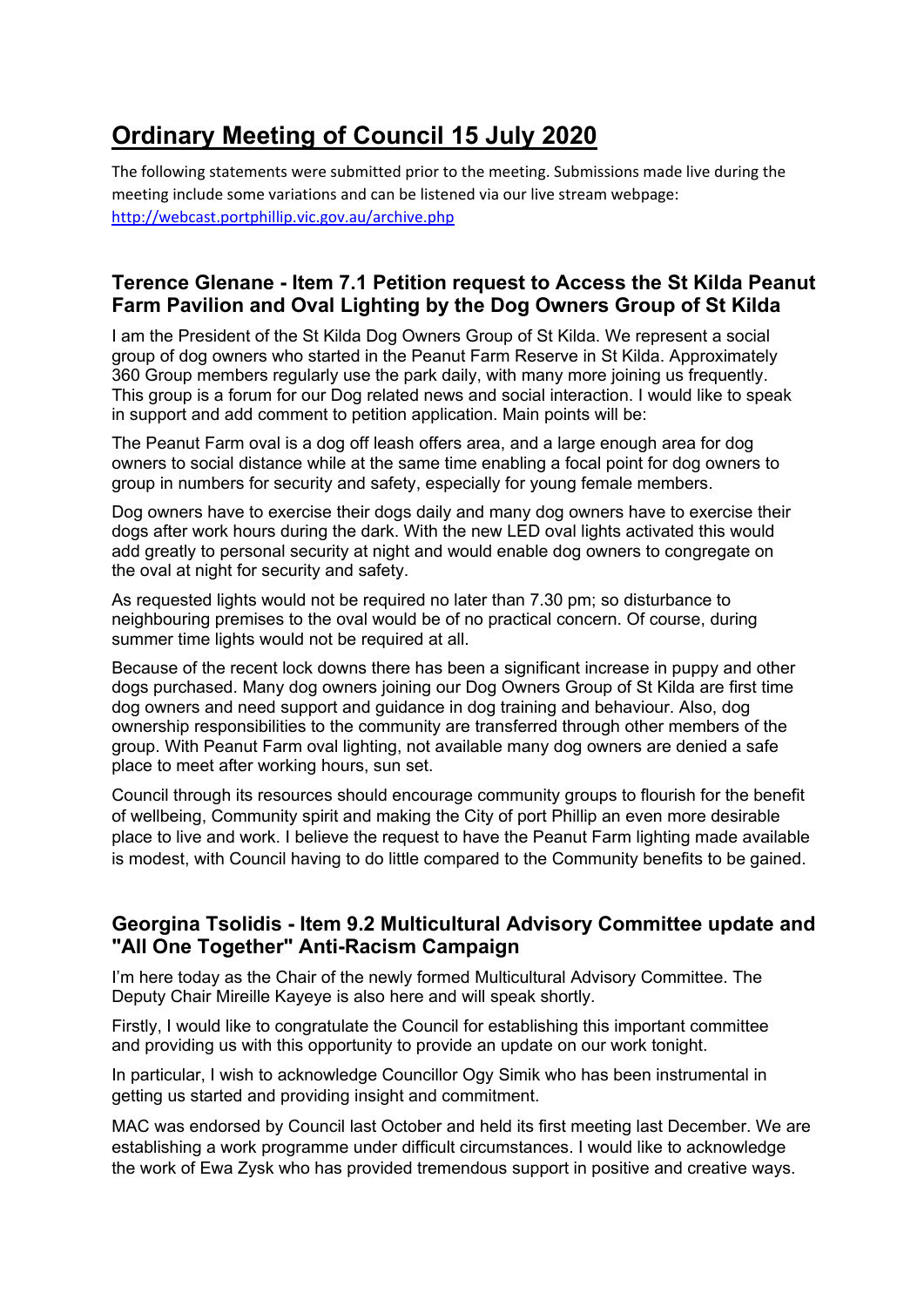Her experience means she is across the issues which makes our work easier and more effective.

The Committee has members with a range of experience and expertise which will allow it to make a meaningful contribution to Council deliberations. I wish to thank all members for contributing their time and making the standpoint of important sections of our community more visible.

Cultural, linguistic and religious diversity is part of the fabric of our city and has been, historically. Those seeking a better life have come here for generations and the city has welcomed new ways of doing things that have created the dynamic place we are proud to call home. My own family has links to the area that go back to the 1960s when the area was less gentrified. While Greek remains one of the most spoken languages, there are now 114 languages spoken in Port Phillip with one in three people born overseas. This makes the work of our committee increasingly pertinent.

MAC has established an Action Plan. This is a dynamic document framed by the Australian Standard for Welcoming Cities. Our work is in line with Council policy and is also responsive to community priorities as these come to us through the extensive and diverse networks tapped by our members.

I would highlight some of our current priorities to;

- develop a multicultural communications plan
- ascertain the needs of multicultural groups catering for seniors
- develop and implement language access quidelines
- provide new arrivals with information about our community and information related to employment specifically.

Despite our short existence which has coincided with difficult ways of operating we have met monthly and have already achieved a lot.

To date we have participated in a number of consultations related to;

- Port Phillip Multicultural Seniors Groups
- The Draft Customer Charter
- Library Services for adults

We have formed working groups on;

- Cultural Diversity Week
- Refugee Week
- The draft council budget

Related to our priorities and responsibilities the following actions have been taken;

- In line with best practice, we have requested signage which announces that everyone is welcome in our city.
- We have developed short videos profiling positive settlement stories by four committee members to promote cultural diversity.
- Our members have participated in Library run sessions for Refugee Week

Perhaps most dramatically MAC, through its networks, has been able to provide Council with information and advocate action related to some of our most vulnerable communities during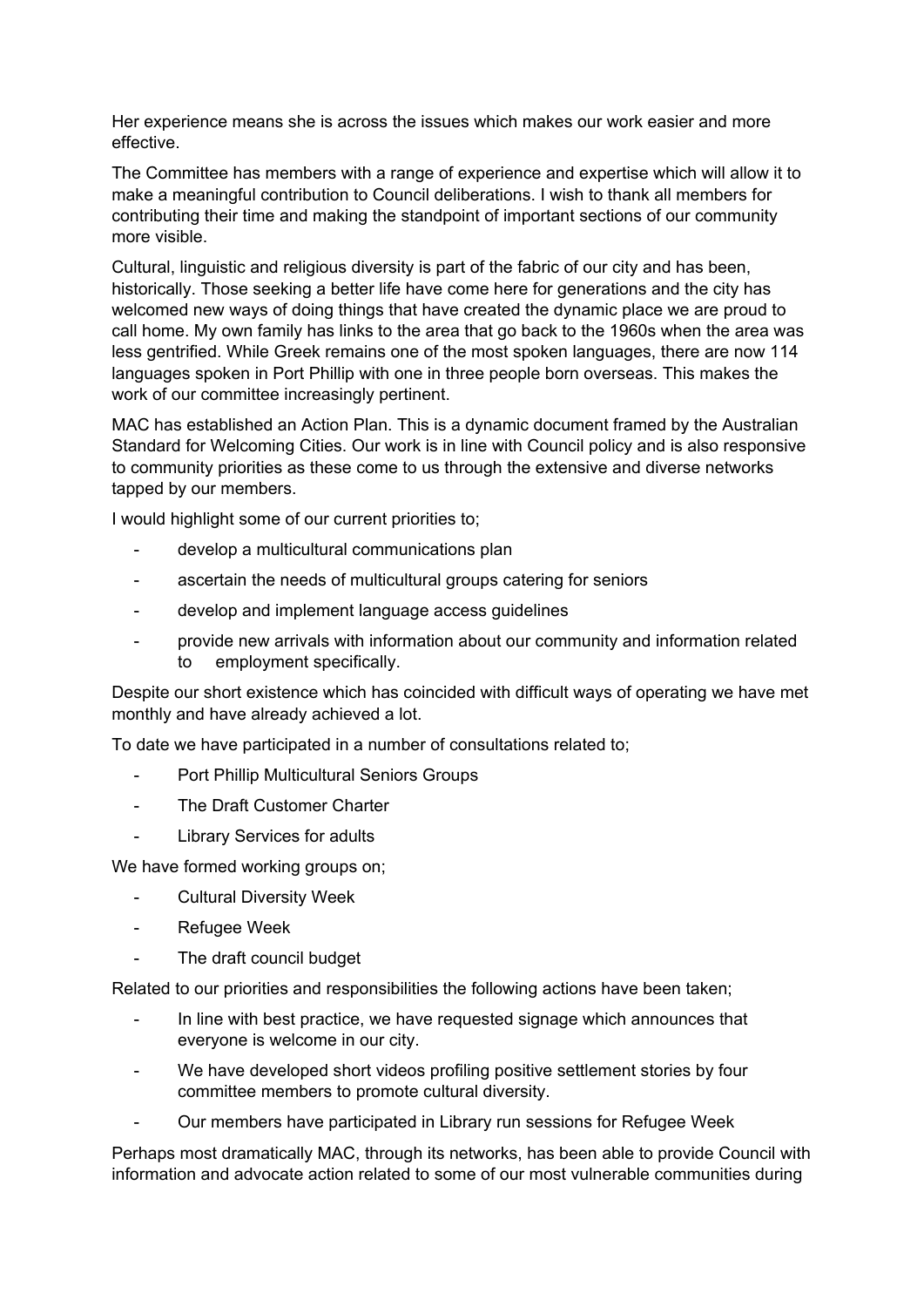the current crisis. This has allowed for more targeted and successful responses. These include;

Translations of key COVID-19 factsheets into Russian, Polish and Hebrew.

Linking organisations that support international students and asylum seekers through the "Share the Food" Project.

Assisting the starting of a local food delivery service that targets international students and individuals residing on a temporary visa (Food for Life – Hare Krishna Albert Park Temple).

The successful submission of several funding applications to support the digital literacy of multicultural seniors and families residing in Park Towers and Emerald Hill.

Assisting community members to report discrimination and vilification through on-line reporting mechanisms.

MAC has a key role to play through this type of 'grass-roots' activity that allows the Council to respond quickly in a targeted manner.

I'd like to finish with a request to Council that our term be extended from October 2020 to May 2021 in line with changes to the election time-table.

I will now hand over to Mireille to address the Council on another request.

### **Mireille Kayeye - Item 9.2 Multicultural Advisory Committee update and "All One Together" Anti-Racism Campaign**

I am here today as the Deputy Chair of the newly formed Multicultural Advisory Committee.

Thank you for providing us with this opportunity to address you today.

As mentioned by the Chair, MAC has been working on all issues that affect multicultural, refugee and asylum seeker communities in the City of Port Phillip with an intention of providing Council with advice and feedback.

Today we would like to seek Council support to join "All One Together" which is a Victoriawide anti-racism campaign. I will present the background information about this campaign and the steps Council needs to take to join the campaign.

The recent Black Lives Matter movement reminds us that systemic racism is everywhere including Australia. Research shows that BIPOC ( Black, Indigenous, People of Color) continue to disproportionally experience systematic discrimination including the way maternal care is provided to black women, in the educational and employment obstacles black youth encounter and black people's interactions with the justice system and police. The recent example in Victoria of the 'African gangs' rhetoric by mainstream media is very damaging to the way people of colour are perceived in the community.

I come from Burundi and I am living in St Kilda whilst seeking asylum. racism has been something I often deal with at many levels. The intersectionality between being a woman, a person of colour and a refugee will determine the jobs I am allowed to do, if I ever secure an interview, the housing I can access or the legal support I am linked to.

This campaign is one of the rare opportunities for organisations to collaborate and tackle discrimination in Victoria and Australia wide. It invites corporate activism, a strategy to promote respect and dignity for all individuals within their own organisations and their communities regardless of their origins, religion and race.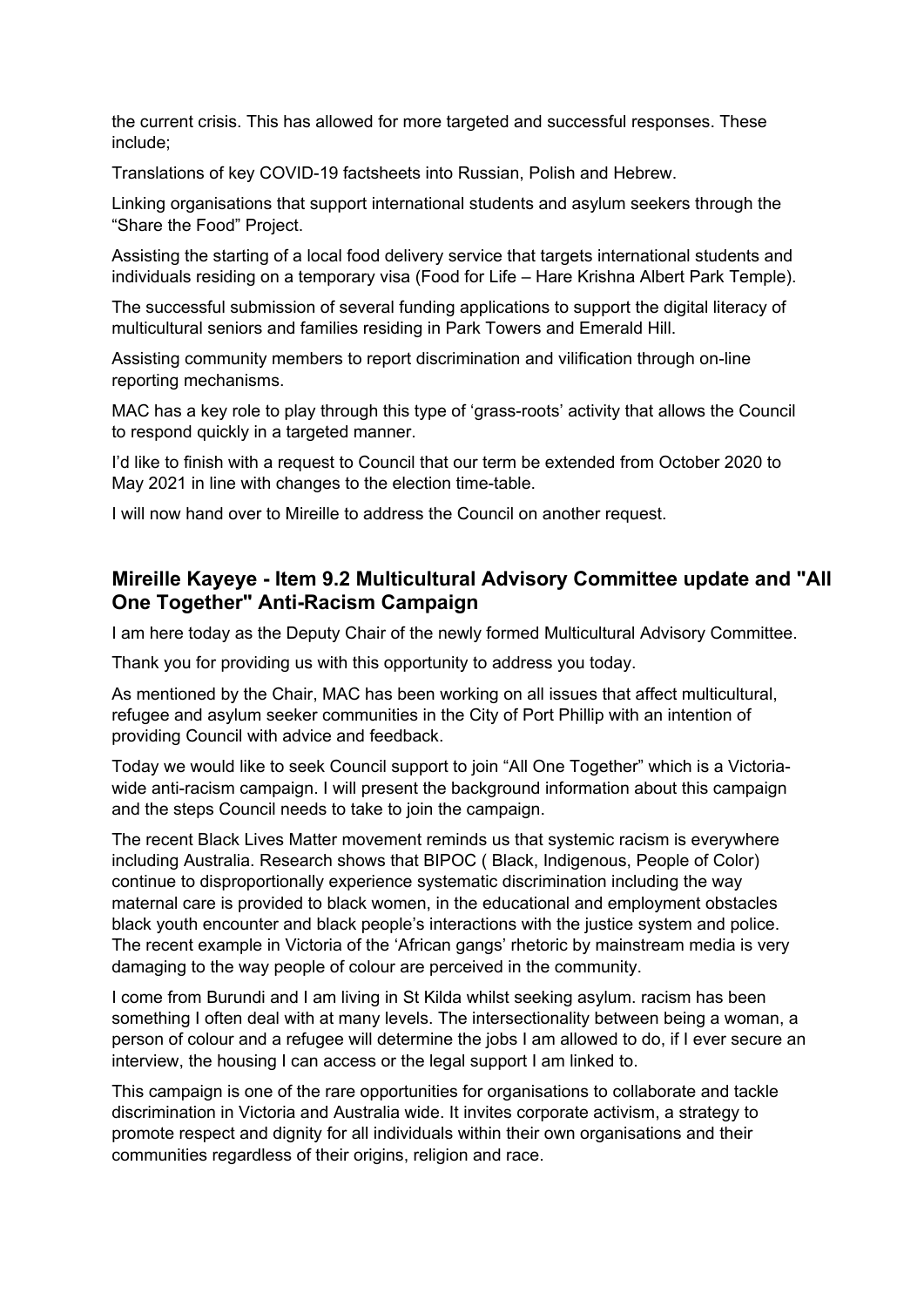The All One Together Campaign invites organisations to join and commit to delivering an action to address racism, key actions involve:

- Establishing a senior led culture of no tolerance to racism,
- implementing specific policies and procedures to address complaints.
- Reviewing employment policies to detect biases in recruitment and career pathways.
- Developing mentor and role-modelling programs for new migrants.
- Making legislation that protects all citizens against racism including official channels for complaints outside an individual's organisation.
- Investing in culturally responsive practices and services.

By pledging their support to this campaign, Council will show publicly its ongoing commitment to challenging racism in practical ways. This is particularly important at a time when there is exacerbated racism through misinformation about the COVID-19, an increase in anti-Semitism and Islamophobia, and suspicion about those seeking to enter the community from overseas.

Port Phillip Council has a long history of supporting multicultural communities through endorsement of campaigns that promote social cohesion. The following has occurred in the last three years:

- In 2019, Council reaffirmed its commitment as a Welcome Refugee Zone by signing the Welcome Refugee Scroll.
- In 2018, Council membership of the Local Government Mayoral Taskforce Supporting People Seeking Asylum.
- In 2017 Council called for the evacuation of Manus Island and banners were erected on a temporary basis to publicly support asylum seekers on Manus Island and reconfirm Council's commitment as a Welcome Refugee Zone.

To date the following organisations have taken the pledge and issued a "Statement of Commitment":

- Moreland City Council,
- Australian Conservation Foundation,
- Welcoming Australia,
- Australian Multicultural Foundation,
- Think HQ,
- Victoria University,
- Yarra Valley Water,
- Capire Consulting Group and
- Football Victoria.

We call on the Council to consider the following actions specifically which are suggested by the campaign organisers:

take the "All One Together" Pledge, noting that all partners who take the pledge will be highlighted on the campaign website.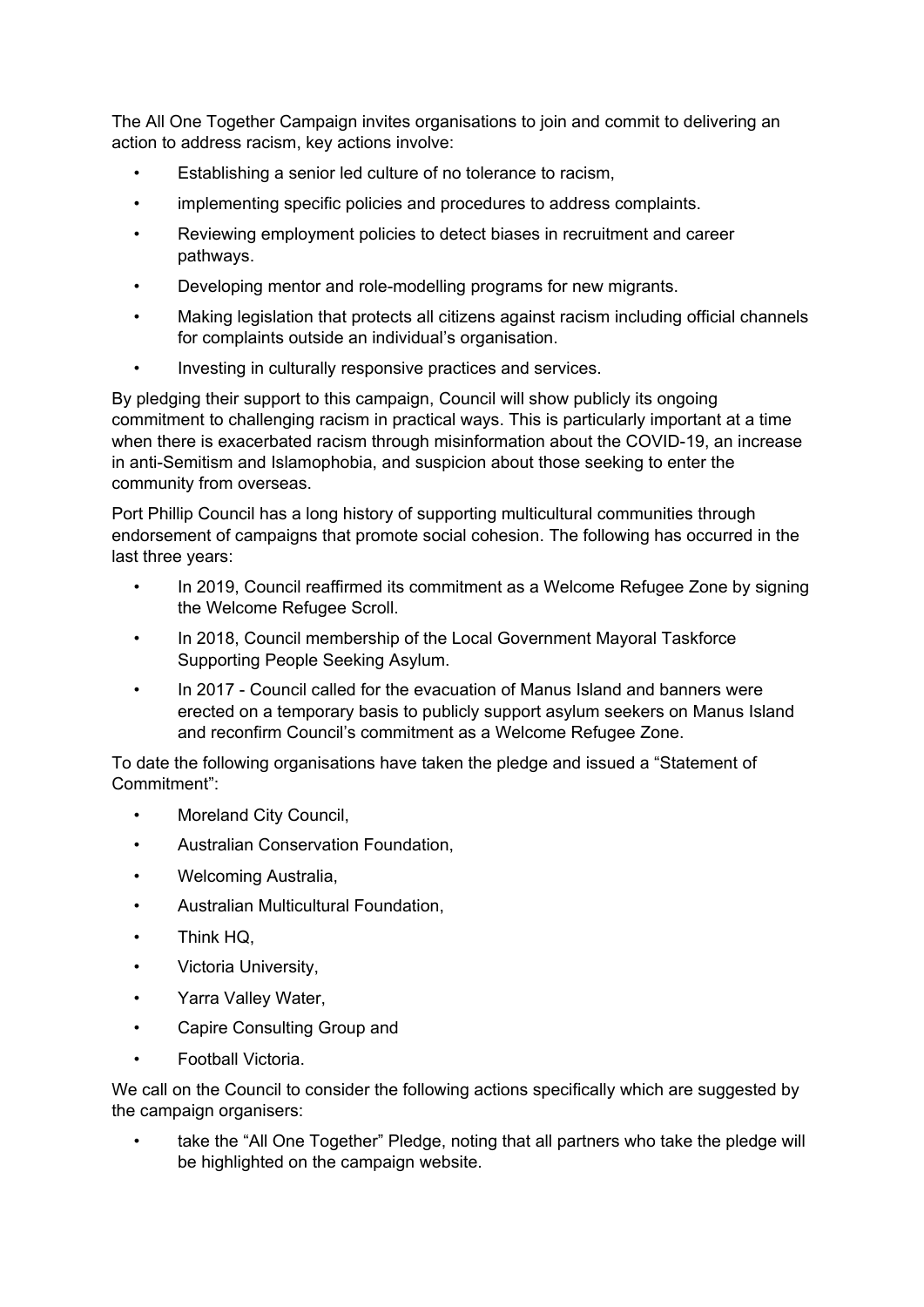• provide a 'Statement of Commitment' and issue a message from the Chief Executive Officer specifying why Council supports the "All One Together" and Defining one action Council will implement to tackle racism and discrimination. The action Council chooses to take should align with the council Plan and be fit purpose, and readiness.

By joining this campaign, Council will encourage stakeholders, businesses, organisations and residents who may not pay attention to racism, to actively implement means towards fighting against it. We look forward to a positive response that can foster strong relationships between and inclusion of all sections of our multicultural City of Port Phillip.

# **Rachel from Port Melbourne - Item 14.2 Proposed Tenancy Agreement - Port Melbourne Soccer Club**

As a resident of Port Melbourne and a parent with a child at Port Melbourne school I object to the City of Port Phillip granting the proposed tenancy agreement to the Sharks on the terms outlined in the council papers item 14.2 for the meeting of July 15.

The proposal has been written in consultation with the Sharks and contains many inaccurate points that have not been verified with the community.

My objection is based on the following grounds:

#### **1. Access to the grounds by local residents.**

The proposal states the grounds are open for all residents. This is not true. The grounds are fully fenced and both the car parks and grounds are normally locked. The current fencing means that 1/3 of the JL Murphy Reserve is not accessible by local residents.

This morning the carpark was locked and all but one gate was locked. The cark park is usually locked. I am a member of the adjoining Dig In community garden and we have been told we are not allowed access to the car park. Older members carry heavy materials, from Williamstown Road when they could park in an empty car park next door.

Signage on the fences around the grounds say 'if a ball goes over the fence you are to contact the Sharks' – by calling them on a phone number. Clearly this is saying don't come in and get your ball.

At the beginning of 2020 the council negotiated for one gate to be open to the community, but this does not signal free and welcoming access to the grounds. Also, this gate can be locked at any time.

#### **2. Privileged access without providing a benefit to the Port Melbourne Community**

Under the current tenancy agreement with Council, the Sharks were required to report quarterly detailing the community benefit programs undertaken by the club for the community. Clearly for the last 15 years this information was not verified and the community did not realise that this was a lease condition.

In the lease submission that I am objecting to today the claim is that they partnered with Port Melbourne Primary school providing playing grounds, technical support, and scholarship positions. This is not true. There is no relationship with the school and long-time school Principal Peter Martin is happy to be contacted to verify this. Not only is there no relationship with the Sharks the current primary school PE teacher has tried to reach out to the club without success.

They also claim to have a partnership with One Ball. The One Ball CEO has confirmed that One Ball is funded by a separate community grant. The Sharks do not provide support to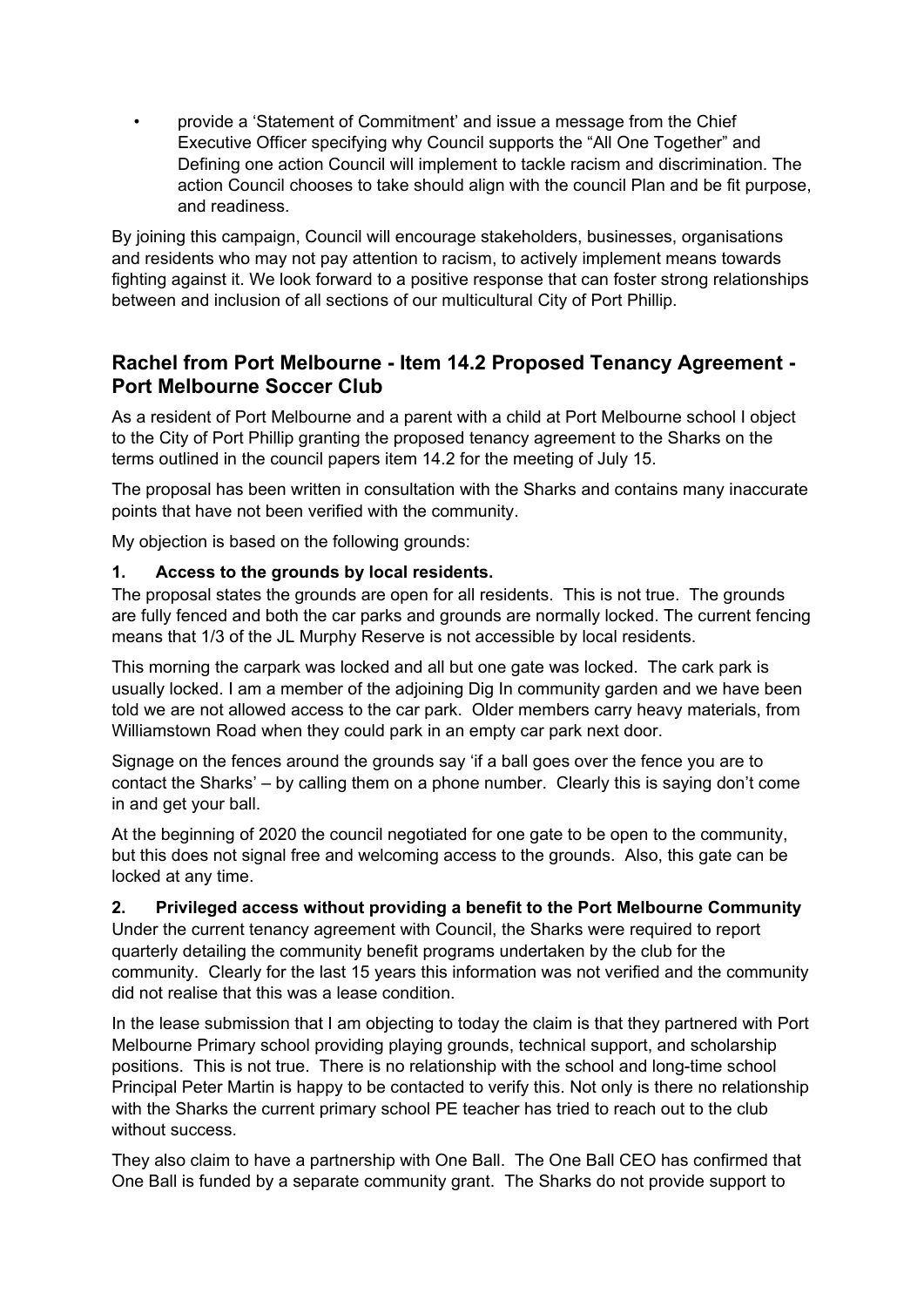One Ball and the only benefit One Ball receives is that are allowed to use a field after 4pm on Sunday when everyone else has gone home. The One Ball coach plays for the Sharks but his contribution to One ball is funded through the community grant. The Sharks are misrepresenting their relationship and support of this organisation. The CEO is also happy to be contacted.

In the current lease document, the juniors/miniroos soccer program is also reported as a community benefit, but players must pay between - \$770-\$990 per season. In the same document these fees are listed as a source of revenue for the club. The kids are funding the adults.

The Sharks private club is a professional club with paid coaches and high fees. Many of the players are from outside the community. Middle Park soccer club is seen to be the community team for our area and they have to fight to get any access to the fields.

The membership numbers quoted in the lease agreement are also unusual. Parents and 'others' make up more than half the member numbers and many of these people do not reside in the community. There are very few players from Port Melbourne School.

#### **3. In summary**

I think it is very hard to justify continuing to subsidise a professional soccer club with community rates. There are many clubs that rely on Bunnings Sausage sizzles for their primary source of income. In this respect, it is very unfair that a privileged club gets access to such large council subsidises and grants.

It should be noted that the Sharks have not met their community obligations. If they receive a new tenancy, they need to rectify this.

False claims in the draft lease agreement need to be rectified.

The whole reserve needs to be accessible and the only way to achieve this is by removing the fence on the Eastern border to allow the residents free access to this very large piece of land. We should not need to beg to use these facilities.

I strongly oppose the Proposed Tenancy Agreement for the Sharks as outlined in the lease proposal.

**My question to councillors is if someone today proposed to lock-up 1/3 of Murphy's Reserve without community benefit would it be approved?** 

### **Annette Maloney - Item 14.2 Proposed Tenancy Agreement - Port Melbourne Soccer Club**

I'm a resident in Port Melbourne, a mother of 2 very sporty children aged 16 and 11, secretary of the Port Colts Junior Football Club and have recently stepped down as Port Melbourne Primary School -School Council President after 10 years.

I am here to object the City of Port Phillip granting the proposed tenancy agreement to the Sharks on the terms outlined in the council papers item 14.2 for the meeting of July 15

#### **I think the question all Councillors need to consider is 'How does this exclusive tenancy benefit the local community?'**

I have always been totally opposed to any user group having 'exclusive' use of pavilions / grounds / facilities.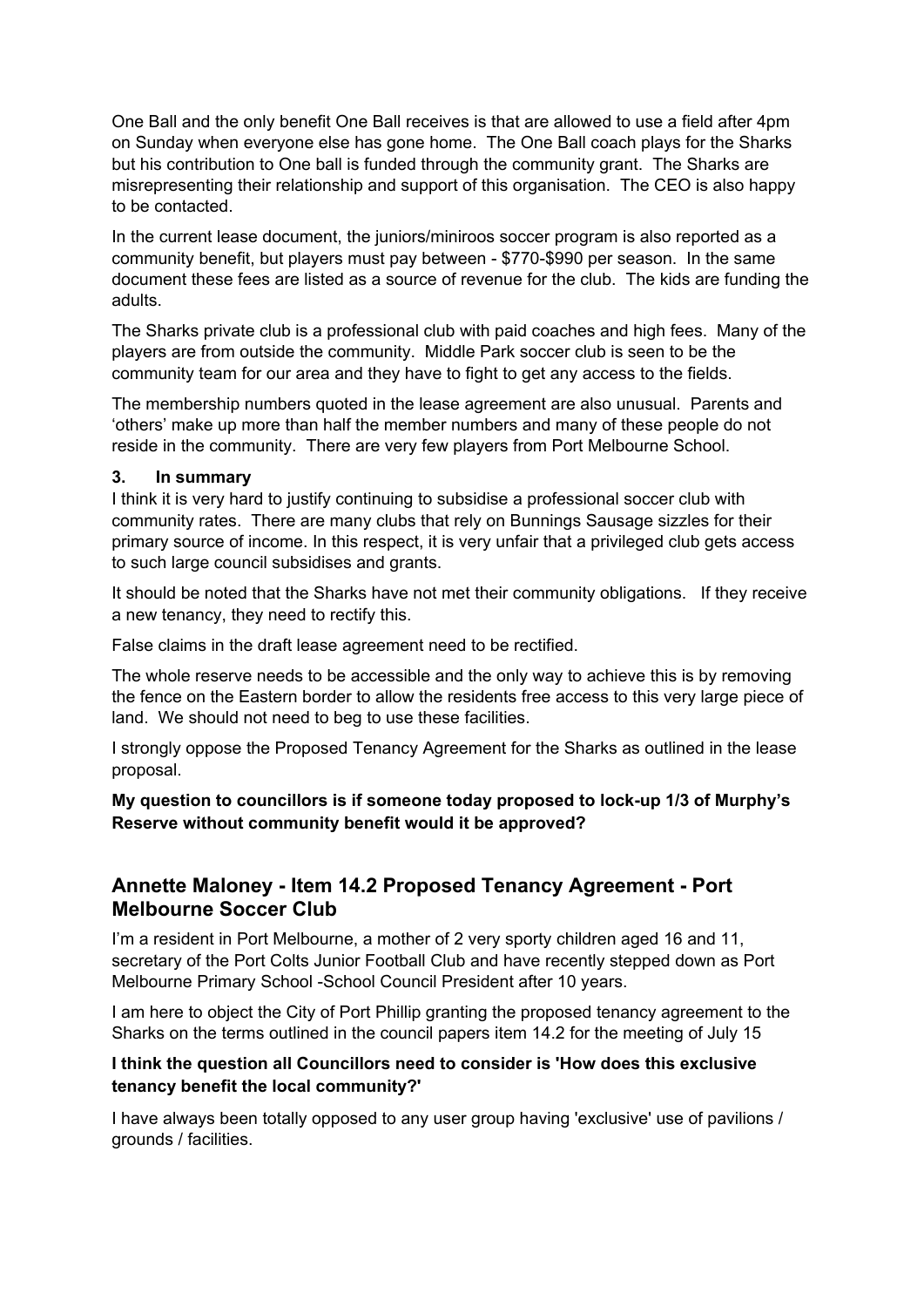For many years members of the soccer club came from so many other areas of Melbourne with only a small proportion actually from our community. I presume this is still the case. The club has never been about 'community sport' but rather a destination club for players with talent to enjoy the sport at the highest amateur levels. And that in itself isn't a problem – but expecting 'exclusive' access to community facilities is.

I believe they are currently trying to reinvent themselves as a 'Port' friendly 'local' club to secure the tenancy agreement with Council and have made some very 'false' statements in their proposal regarding their relationship with Port Melbourne Primary School.

As the School Council President for Port Melbourne Primary School for the last 10 years (I stepped down in March this year) I took liberty to consult with Peter Martin, the school Principal for the last 18 years (retired at the end of June 2020) to confirm what involvement PMSC has had with the school. His reply:

I had no idea that "Under the existing tenancy agreement PMSC is required to provide for community use. PMSC achieved this in 2018 by partnering with Port Melbourne Primary School and Emerald Hill Mission providing playing grounds, technical support, and scholarship positions." even though I was the school principal at the time. The school has worked very closely with both the Port Melbourne Netball Club and the Port Colts Junior Football Club for many years but has only ever had a "passing" relationship with the PMSC. I suggest that Council ask the PMPS Head of PE, Stephen Brewer, to outline to it his experiences in attempting to work closely with the PMSC. Council may also like to contact the Middle Park Soccer Club to hear about the difficulties that it has faced in finding opportunities in Port Melbourne for its junior players, most of whom are CoPP residents, to train and to play matches.

I suggest that Council in reviewing the submission re renewing the lease, ask the PMSC to provide details of the proportion of its soccer players (both senior and junior) who reside in the CoPP, and perhaps compare this with similar statistics for the Port Colts and Port Colts juniors. If there is a disparity, then the conditions of any lease should include details of how the PMSC intends to increase the number of CoPP residents who utilise its facilities and that this be a KPI for any future renewal of the lease. Further, the idea of any one organisation holding exclusivity over the use of public lands, particularly at a time when access to public land is becoming more and more critical in the light of the Fishermans Bend redevelopment, is one which would be anathema to many ratepayers in Gateway Ward, and any lease agreement MUST include provision for managing public access to both the grounds and the pavilion.

#### **I would like to know how Council officers verified the statements made by the Sharks in their proposal re community involvement?**

The pavilion should be a multi-use facility and there definitely shouldn't be permanent fences - open space is becoming more and more scarce and is vital for community health. Just as Woodruff and Aanensen ovals are open for anyone to come along, run, kick the ball, walk their dog, etc - so should the soccer grounds be available. JL Murphy pavilion is also available for all community user groups as well. As it should be.

I would also urge PMSC to appoint a socially skilled grounds person as the current gentleman who is currently often at the club is far from welcoming to members of the local community who come onto the grounds.

Upkeep of the grounds I presume is a council responsibility - therefore should be available to all in the community.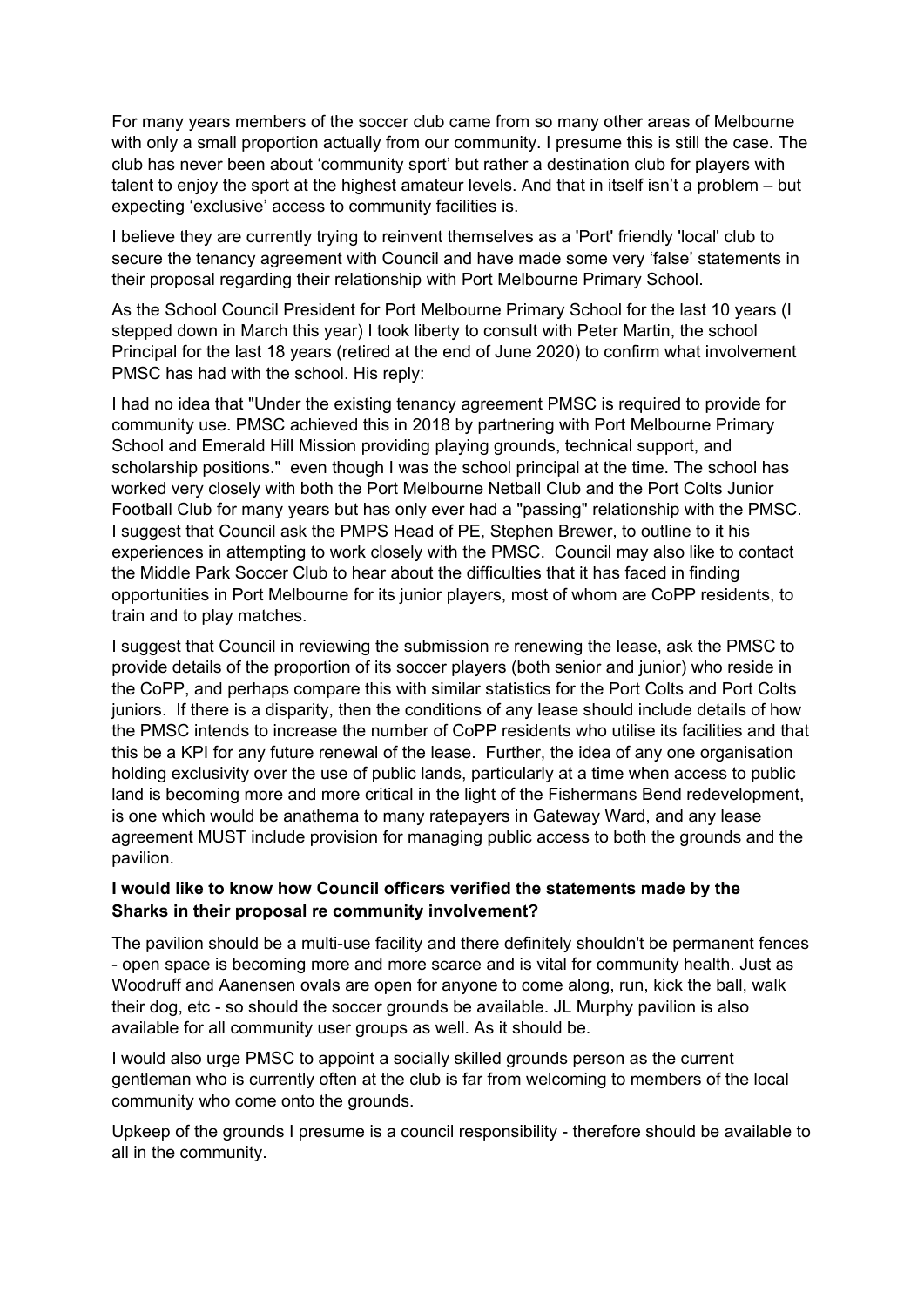I agree that there should be an opportunity to fence off the No 1 oval when there is an upcoming feature game and prepare the grounds to competition standard, take gate takings at games, proceeds from the day etc. As I understand, these top tier games are limited throughout the year but hold the club in high esteem.

It is also wonderful that in 2023 the club will play host to teams competing in the FIFA Women's World Cup – I imagine there will be specific requirements regarding security and training requirements that will need to be managed during this time that will exclude the public – understandable.

With the Fisherman's bend, anticipated population of 80,000 by 2051 with residents already moving into the area, it is vital that we don't allocate any sporting facility for the exclusive use of any particular group for an extended period of time.

#### **Summary**

I would urge all councillors not to approve any exclusive use of the pavilion or the grounds. I'm sure there is a compromise that can be reached whereby PMSC has exclusive use for various times throughout their season but for the rest of the year the grounds and pavilion are available for community use in line with current CoPP requirements for casual use.

Thank you

### **Russell Abotomey - Item 14.2 Proposed Tenancy Agreement - Port Melbourne Soccer Club**

I am a resident, ratepayer and Dig In Community Garden member. I regularly attend the gardens and walk around the JL Murphy Reserve.

I have made a written submission that I will take as read by the Councillors.

I request that the following items be added as conditions of granting a new lease to the PMSC:

#### **1. That the gates to the facility and carpark are left unlocked at all times.**

 The gates (2 pedestrian and 4 access gates) including the carpark are regularly padlocked and access to the facility or easy access to the grounds for use by local residents is made difficult. Photos have been included in my written submission of the locked gates as of yesterday. There is currently only one pedestrian gate that allows access to the facility, in the south west corner along Williamstown Road. Recently the pad lock was removed from this gate. Additional pedestrian gates should be added to the Eastern fence line, to allow easy access.

#### **2. That DIG IN members have use of the carpark.**

Many of the Dig In gardeners are elderly and currently have to carry their goods from either Williamstown Road or Plumber Street. The carpark is located right next to the gardens and there are gates available to access from the carpark. Currently the carpark is regularly locked and members for the PMSC have told Dig In gardeners that they are not permitted to park in the carpark. Alternatively a padlock be added to the carpark gates keyed the same as the Dig In gardens locks to allow Dig In members to access the carpark.

#### **3. That DIG IN members have use of the toilets in the Pavilion.**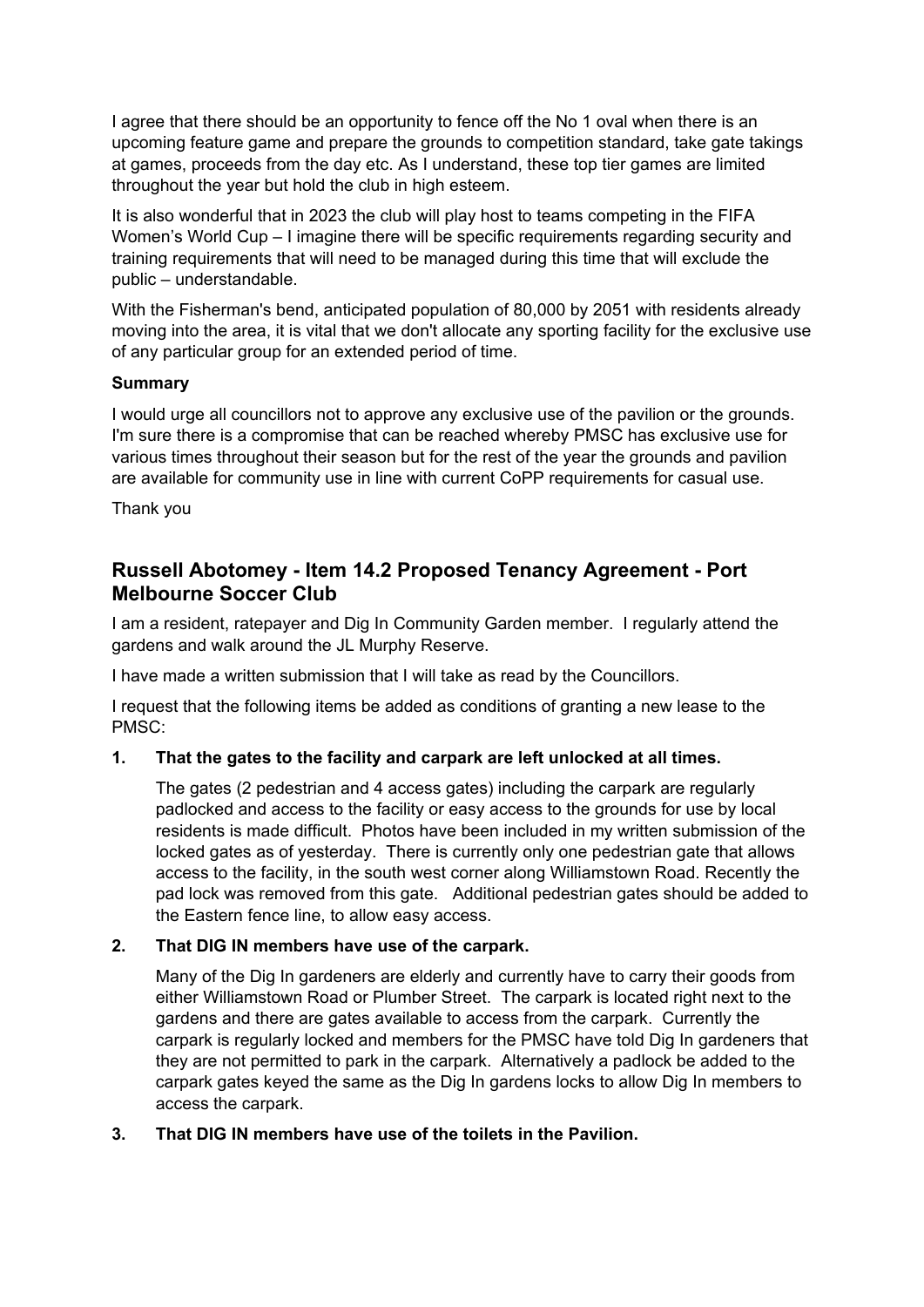Dig In members have been told they are not permitted to use the toilets in the PMSC pavilion, which is accessible by a pedestrian gate. Members currently have to walk 250 meters to the JL Murphy Pavilion to use a toilet.

**I also request that the CoPP make available to its Rate Payers transparency as to the total cost that CoPP contributes to the maintenance of the facility, both the pavilion and playing fields.**

Thank You

# **Darren Hose - Item 14.2 Proposed Tenancy Agreement - Port Melbourne Soccer Club**

Thank you for the opportunity to contribute to our valuable community.

PMSC are passionate about supporting our community and sporting endeavours.

As a relatively newly elected board, we have been openly working with council since 2018; predominantly David Nankervis, his team, as well as sharing our visions with Dick Gross.

The majority of our board are local residence and have children who have attended local schools and appreciate first-hand the need for community support.

Our Port Melbourne Sharks is a community Club which has been run by volunteers for the past 52 years. There is a lot of history in this club which has produced Socceroo Players and A-League Players.

The pavilion itself provides a family environment for current and past players and members dating back generations, which gives a sense of belonging to the community with a lot of history.

Using these facilities helps us generate fundraising income all year round, providing our main source of revenue that pays for programmes we offer to the community.

We have unfortunately had to turn away kids, especially junior girls wanting to participate in soccer as we are lacking the additional playing pitches required to grow our members.

We are also struggling to cater for men's and woman's change room and shower facilities with these currently being shared.

#### **Port Melbourne Soccer Club Vision:**

Our aim is to support the council's vision of providing building infrastructure as well as developing interagency partnerships that support connected communities within the City of Port Phillip.

We are also supporting the Fishersmans Bend Vision – Wirraway

We have been working to achieve this by:

- Fostering existing and new community relationships with local schools, local support groups, local businesses and local professional organisations
- Develop women's community teams
- Extend relationships with national sporting associations to attract infrastructure funding
- Build our NPL Soccer program to be best practice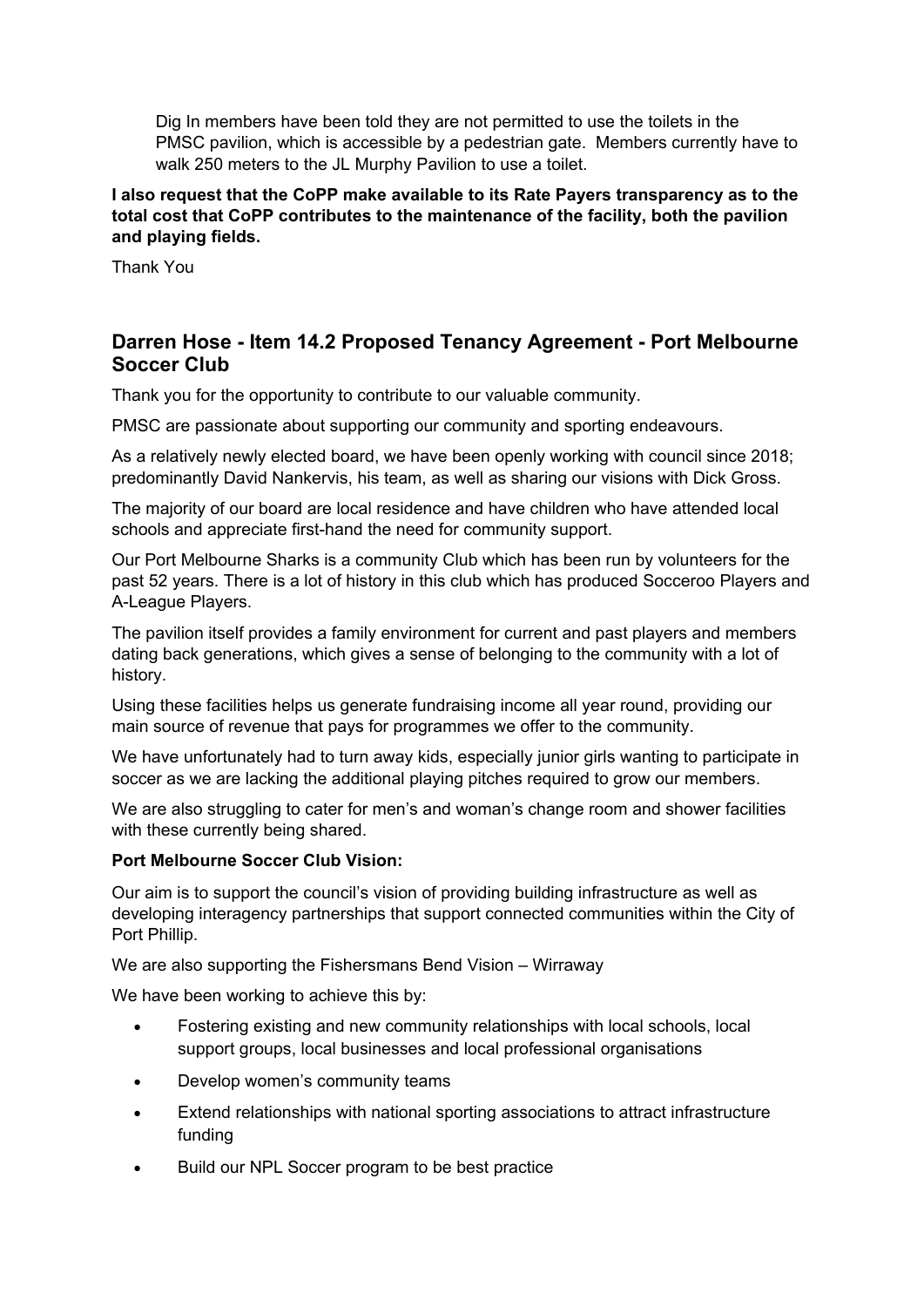Below is are our action categories, most of which are now underway, including;

- 1. School Programs Port Melbourne, Albert Park, Middle Park and St Kilda Park
- 2. Emerald Hill Mission player sponsorships
- 3. Holiday & SAP Programs
- 4. Women's Community Teams
- 5. Football Empowerment
- 6. Australian Corporate Games
- 7. A-League Association
- 8. Lengo Football Academy
- 9. Soccer Mums
- 10. Supporting Local Businesses

In 2018, council officers worked with the PMSC to improve community access to our grounds which we supported as a club board.

Our gates have been left open for public use outside of training and game days and have been all year.

We are also passionate about continuing our 52 year history and would welcome additional playing fields allowing us to provide a pathway for girls to progress into our, recently established, two senior women's community teams.

Major funding will be available for facilities nominated to support our Australia and New Zealand successful bid to host the 2023 Women's World Cup.

PMSC with the support of the Council has been nominated as a training facility.

As a result we are working with the international governing body and government departments, including council, to secure funding to improve our facilities, sharing this benefit with our club and greater community. Our aim includes; pitch upgrades and female change facilities.

We are open to further asset improvements including; pitch 2 and clubrooms with the aim of also sharing these upgrades with the broader community.

We as a board are opening and available to explore these possibilities.

# **John Turnbull - Item14.2 Proposed Tenancy Agreement - Port Melbourne Soccer Club**

Dear councillors.

I have been volunteering at Port Melbourne Soccer Club in a coaching capacity for 2.5 years now. In an average week, I spend about 20 hours at the club. I have worked with mini-roos through to seniors, but my main role has been as head of women's football. After relaunching the women's programme in late 2018, we have grown to 40+ members and have two teams competing in the Victorian State League community competition. We have players ranging in age from 14 to 51, from a variety of different backgrounds, and a great many of the squad live or work in Port Phillip (as evidenced by the excellent posts from some of our players in this thread). Port Melbourne Soccer club wants to build a truly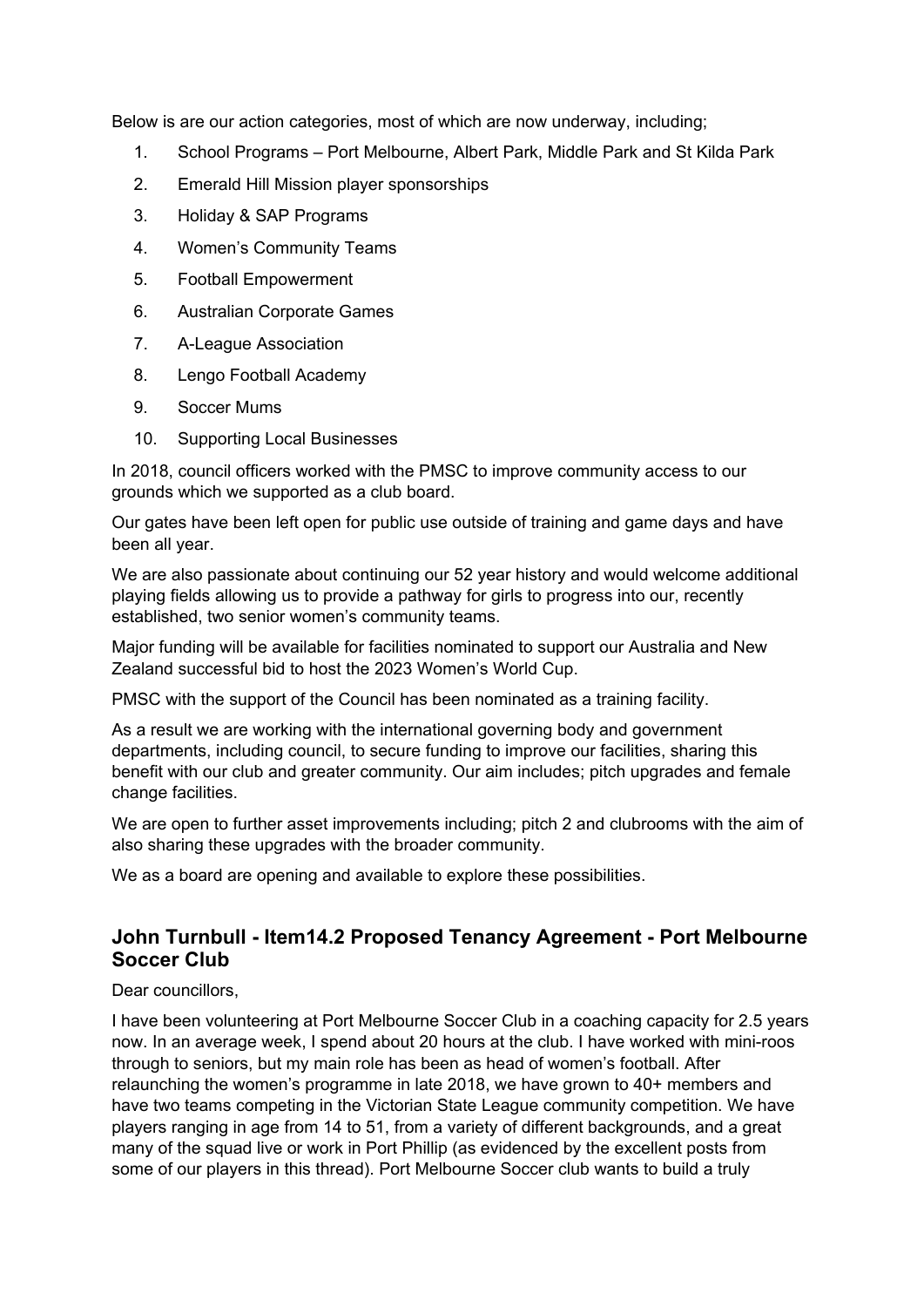inclusive home for women's soccer in the area and is committed to establishing a development pathway for local girls that can be a leader in its class. None of this can happen without facilities. The subsidised rent at JL Murphy allows us to keep our membership costs competitive, lowering the barrier to entry for many who would otherwise find themselves unable to participate in a sport which is disproportionately expensive to play in this country compared to elsewhere. Indeed, even with rent as it is, the club has run the women's programme at a loss for the past two years in order to help it succeed. The women's World Cup, a once in a lifetime opportunity which the club helped secure, will be a catalyst for the world game in Australia, which will bring tourism, investment and attention to the Port Phillip area. It will also see interest in the game swell, and demand to play the sport explode, especially among women. I truly believe that not only should the council renew PMSC's tenancy at JL Murphy, but that they work with the club, local businesses and the governing body to bring the facilities up to a level that can cope with current and future demand, and be held up as an example of CoPP's commitment to growing female participation in sport.

Many thanks

### **Amanda Moore - Item 14.2 Proposed Tenancy Agreement - Port Melbourne Soccer Club**

I've read the PDF in full. As mentioned by a resident in the Facebook thread, Fishermen's Bend Gymnastics Club pays 40x the amount of rent that is being proposed to the soccer club (over \$120k). FBGC on average has 480 members from City of Port Phillip plus hundreds more children attending play gym (1-5yrs), birthday parties and holiday programs.

FBGC has a fantastic relationship with the CoPP community and holds free incursions for all kindergartens (all age groups/classes), childcare centres and schools in CoPP who are interested and the club supports all of their fundraisers by request by way of voucher donations.

FBGC are so grateful for the few thousands in funding from the amazing people at South Melbourne Community Chest (with support from CoPP) which allows the club to subsidise fees for a number of vulnerable and disadvantaged children from CoPP and supports our Leadership Program whereby we train our senior gymnasts and teens from CoPP to become qualified gymnastics coaches. We also recently received two grants from Toyota and CoPP for two laptops and a rail bar (co-funded by the club). The gymnastics club is desperate for the support that other AFL and soccer clubs in the area have though when it comes to rent/facility support. Yes, gymnastics requires a large space to operate in but so does AFL/Soccer yet FBGC does not have council funded space/facilities as clubs from these codes do or rental assistance when the gymnastics club is contributing just as much or even more to CoPP children/residents.

FBGC covers all abilities from grassroots to competitive state level (possibly national if the sport wasn't so underfunded). FBGC don't receive sponsorship dollars aside from the grants mentioned above and we promote healthy lifestyles so the club also doesn't benefit from the sale of alcohol. It just seems that predominantly female sports are already disadvantaged when it comes to sponsorship opportunities and even more so when there isn't a level playing field in terms of funding. The inequality when it comes to council support is a gross injustice to female sports and not for profit clubs like FBGC that operate in the same municipality as Port Melbourne Sharks, Port Melbourne Colts and PMFC.

FBGC did originally operate in council facilities (the community centre in Garden City) however in addition to the set up and pack down requirements every day, the club outgrew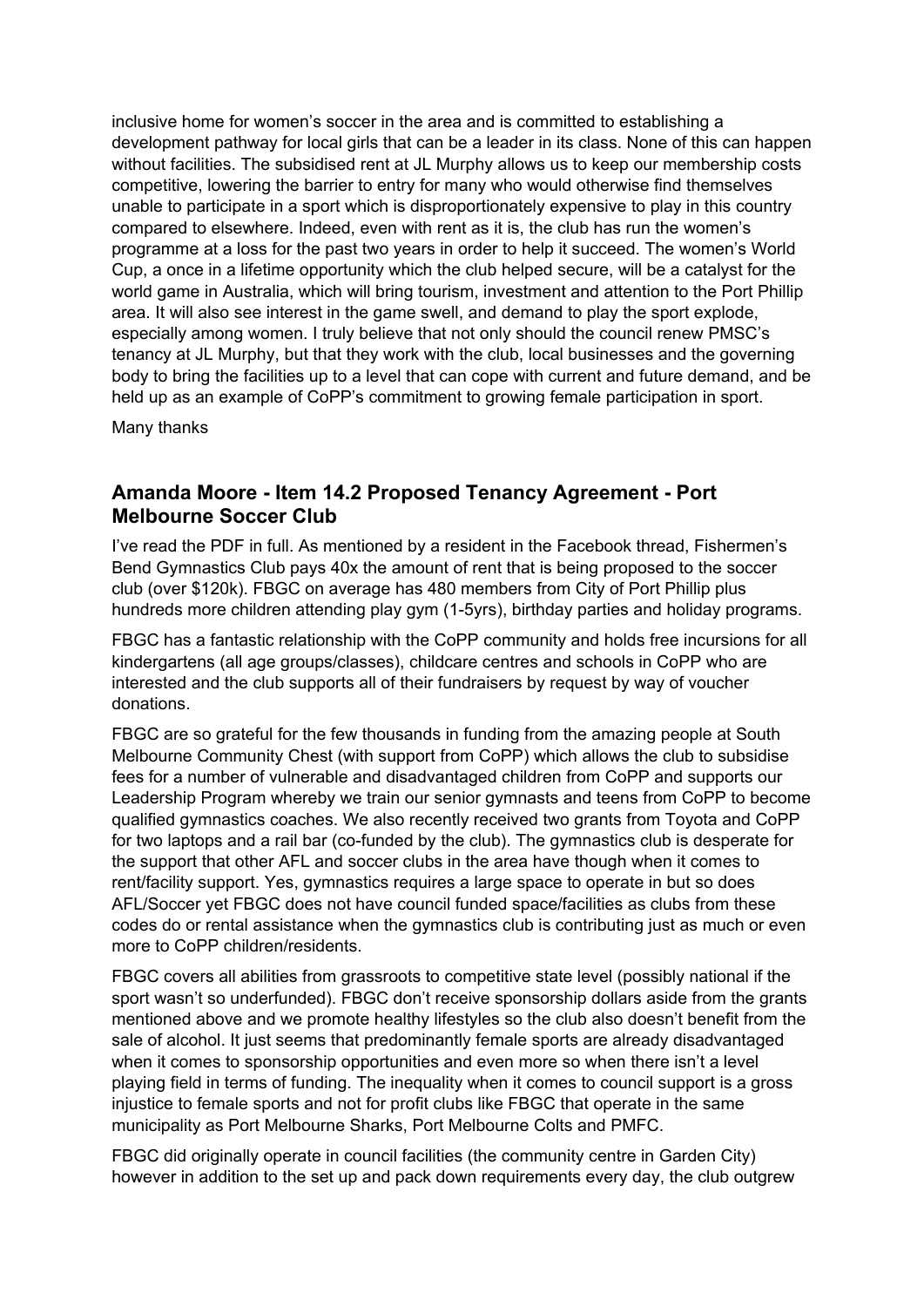the facilities with a jump in membership from 100 gymnasts to over 400 and our gymnasts simply couldn't be accommodated in the premises. A large increase in participation is a great success story but the rent on the now permanently set up warehouse in Port Melbourne is huge.

FBGC currently runs at full capacity with morning Kindergym sessions and after school classes (8 classes of 8 children rotating on apparatus in the afternoon).

FBGC would be thrilled to have a councillor visit our premises in Boundary Street, Port Melbourne down the track once restrictions ease and we would certainly be welcome to discussion about increased funding from council. I could also envision the club being utilised for some council programs or sessions for seniors/50+ during our off peak times.

We have always had the best interests of our local community at heart as is reflected in our club values and our vision for the club. Gymnastics is a foundation sport and develops physical skills like balance, flexibility, muscular endurance, power, strength and coordination as well as having a positive impact on the vestibular system and auditory processing (critical for reading and maths and listening in the classroom), building bone density and enhancing social and emotional skills for children and youths; lifelong skills to have.

Our club has never been pushy when it comes to requests for council funding and we have always been pro-active in trying to remain financially viable. It's just disheartening when we know we are providing such a wonderful service for the children of CoPP and setting them up with life skills but the risk of the club folding after 70 years is at the forefront of our minds when our rent is so high and no support is received.

*The following statements were submitted prior to the meeting and a summary of the statements were read out during the meeting by the Coordinator Governance.*

# **Adrian Jackson – Public Question Time**

#### **1st Submission:**

While accepting that the Corona Virus has/is disrupted sporting club activities recently and perhaps forever as the corona virus is here to stay in my view, why are ratepayers loaning funds for sporting clubs in the first place for kitchens and cool rooms of all things? Surely, beside the playing facilities, these clubs only need toilets and change room facilities. If they want to socialise after the games and eat and drink let the go to a nearby cafe or hotel and support local businesses instead now that we don't have 6 o'clock hotel closing times anymore. Many clubs, sporting and otherwise, were set up to get around the former 6 o'clock closing legislation for hotels of the past but that is history now. Why don't sporting clubs review membership fees if funds are needed as Port Phillip is now an affluent middle class municipality?

### **2nd Submission**

A decade ago, I suggested a few times that 40 KPH should be the norm in all built up area residential street. Nothing came of it until a few years ago when the government introduced these limits. In Port Phillip, it is working well in Middle Park and environs. This 40 KPH limit was also imposed on the coastal road between Fitzroy St and Luna Park too even though this is a Victoria Roads road I think which is great. 40 KPH limits are also needed in Kerferd Rd, Albert Park, and Canterbury Rd, Middle Park, Kerferd Rd is only about a short section